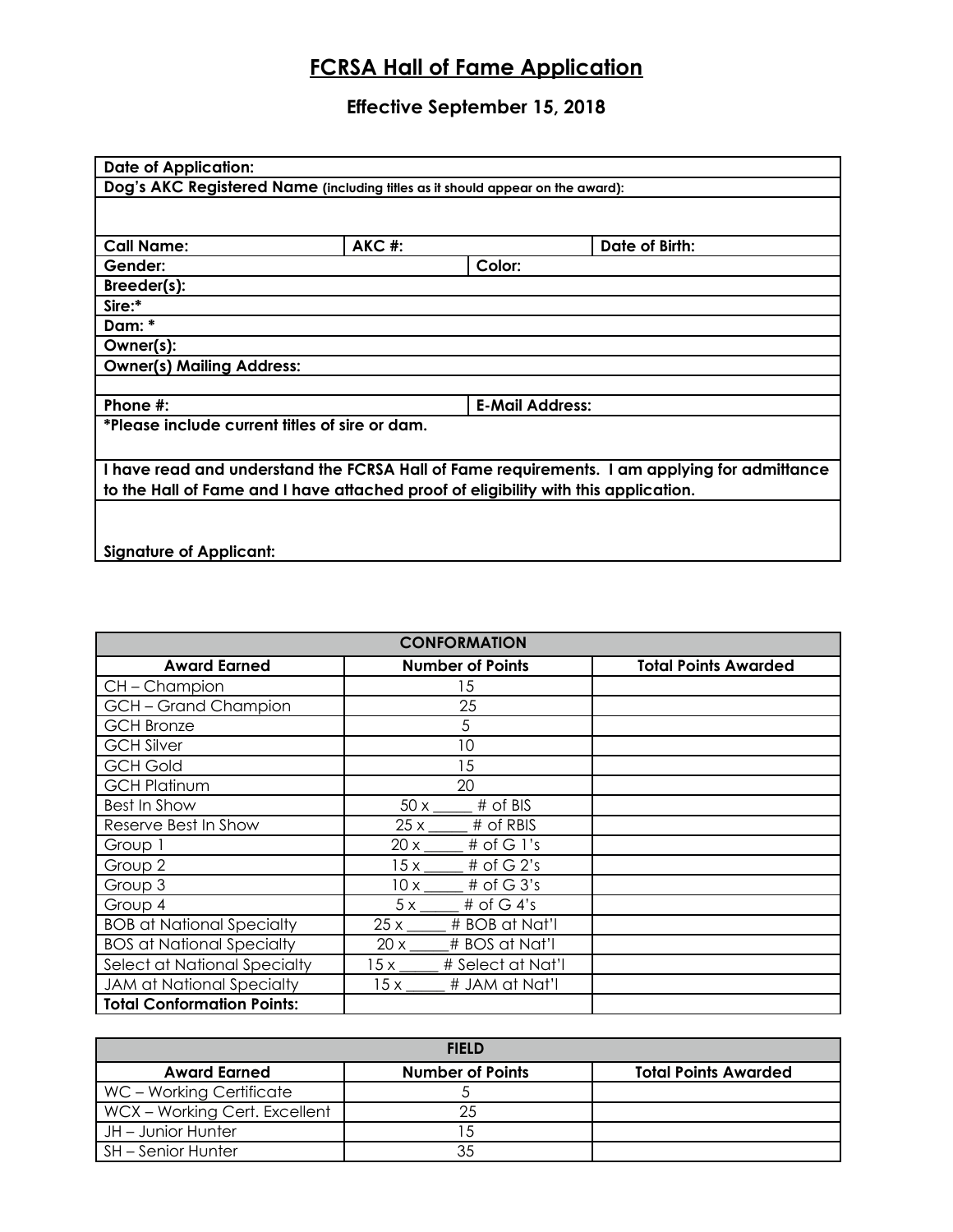| MH – Master Hunter          | 75                                   |  |
|-----------------------------|--------------------------------------|--|
| Each Add'l 5 Master Passes  | $\frac{1}{2}$ # of MH Passes/5) x 15 |  |
| (after earning MH Title)    |                                      |  |
| <b>Master National</b>      | 50 x ____# of Years Passed           |  |
| Master Amateur Invitational | 50 x ____# of Years Passed           |  |
| FC - Field Champion         | 100                                  |  |
| AFC - Am. Field Champion    | 100                                  |  |
| Derby 1st                   | $15x$ # of 1st's                     |  |
| Derby 2nd                   | $12x$ # of $2nd's$                   |  |
| Derby 3rd                   | $10 x \_ # of 3rd's$                 |  |
| Derby 4th                   | # of $4th$ 's<br>$7x$ —              |  |
| Derby Reserve JAM or JAM    | 5 x # of Res. JAM/JAM's              |  |
| Qualifying 1st              | $30x$ # of 1st's                     |  |
| Qualifying 2nd              | $25x$ # of $2nd's$                   |  |
| Qualifying 3rd              | $20 x$ # of $3rd's$                  |  |
| Qualifying 4th              | $17x$ # of 4th's                     |  |
| Qualifying Res. JAM or JAM  | $15x$ $+$ of Res. JAM/JAM's          |  |
| Open or Amateur 1st         | $75x$ # of 1st's                     |  |
| Open or Amateur 2nd         | $50x$ # of $2nd's$                   |  |
| Open or Amateur 3rd         | $45x$ # of $3rd's$                   |  |
| Open or Amateur 4th         | $40 x$ # of $4th$ 's                 |  |
| Open or Am. Res. JAM/JAM    | # of Res. JAM/JAM's<br>$35x$ $\_\_$  |  |
| <b>Total Field Points:</b>  |                                      |  |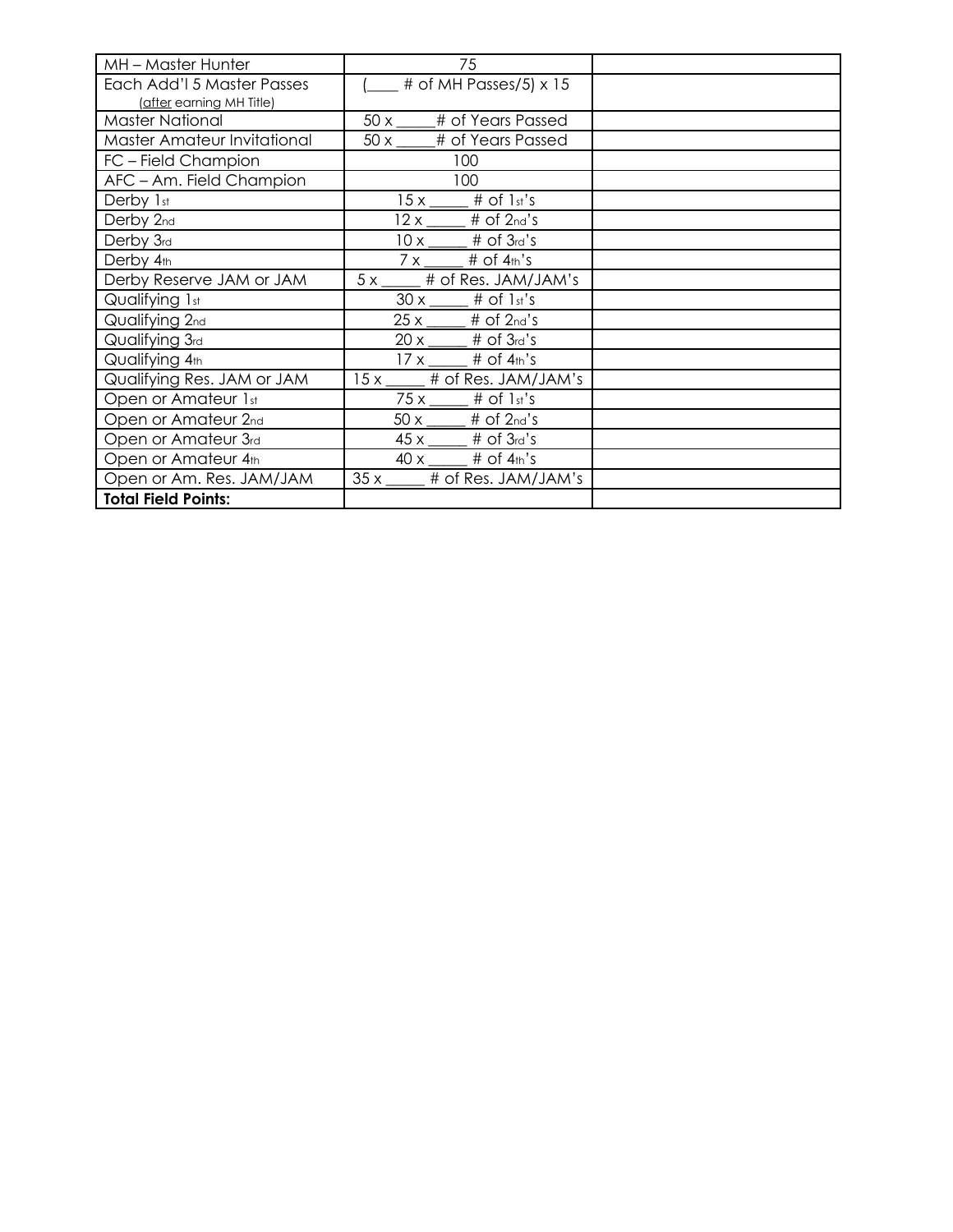| Obedience                      |                                    |                             |  |
|--------------------------------|------------------------------------|-----------------------------|--|
| <b>Award Earned</b>            | <b>Number of Points</b>            | <b>Total Points Awarded</b> |  |
| CD-Companion Dog Exc.          | 5                                  |                             |  |
| CDX - Companion Dog Exc.       | 15                                 |                             |  |
| UD - Utility Dog               | 30                                 |                             |  |
| UDX - Utility Dog Excellent    | 75                                 |                             |  |
| OTCH - Obed. Trial Champion    | 100                                |                             |  |
| OM-Obedience Master            | 10                                 |                             |  |
| $OM2 + (pts awarded for each)$ | $10x$ <sub>—</sub><br># of degrees |                             |  |
| High In Trial                  | # of HIT's<br>5x                   |                             |  |
| <b>High Combined</b>           | # of HC's<br>5x                    |                             |  |
| NOC - National Obed. CH        | 100                                |                             |  |
| <b>Total Obedience Points:</b> |                                    |                             |  |
| <b>RALLY</b>                   |                                    |                             |  |
| <b>Award Earned</b>            | <b>Number of Points</b>            | <b>Total Points Awarded</b> |  |
| RN - Rally Novice              | $\overline{2}$                     |                             |  |
| RA - Rally Advanced            | 3                                  |                             |  |
| RE-Rally Excellent             | 5                                  |                             |  |
| RAE - Rally Adv. Excellent     | 10                                 |                             |  |
| RM - Rally Master              | 10                                 |                             |  |
| RACH - Rally Champion          | 25                                 |                             |  |
| <b>Total Rally Points:</b>     |                                    |                             |  |

| <b>AGILITY</b>                            |                         |                             |  |
|-------------------------------------------|-------------------------|-----------------------------|--|
| <b>Award Earned</b>                       | <b>Number of Points</b> | <b>Total Points Awarded</b> |  |
| NA and NAJ - Novice                       | 5                       |                             |  |
| OA and OAJ - Open                         | 15                      |                             |  |
| AX and AXJ - Excellent                    | 25                      |                             |  |
| MX and MXJ - Master                       | 30                      |                             |  |
| MACH - Master Agility CH                  | 75                      |                             |  |
| NAC - Nat'l Agility Champion              | 100                     |                             |  |
| Preferred Class Option (see Regulations): |                         |                             |  |
| NAP and NJP - Novice Pref.                | 2                       |                             |  |
| OAP and OJP - Open Pref.                  | 3                       |                             |  |
| AXP and AJP - Excellent Pref.             | 5                       |                             |  |
| MXP and MJP - Master Pref.                | 15                      |                             |  |
| PACH - Pref. Agility CH                   | 50                      |                             |  |
| <b>Total Agility Points:</b>              |                         |                             |  |